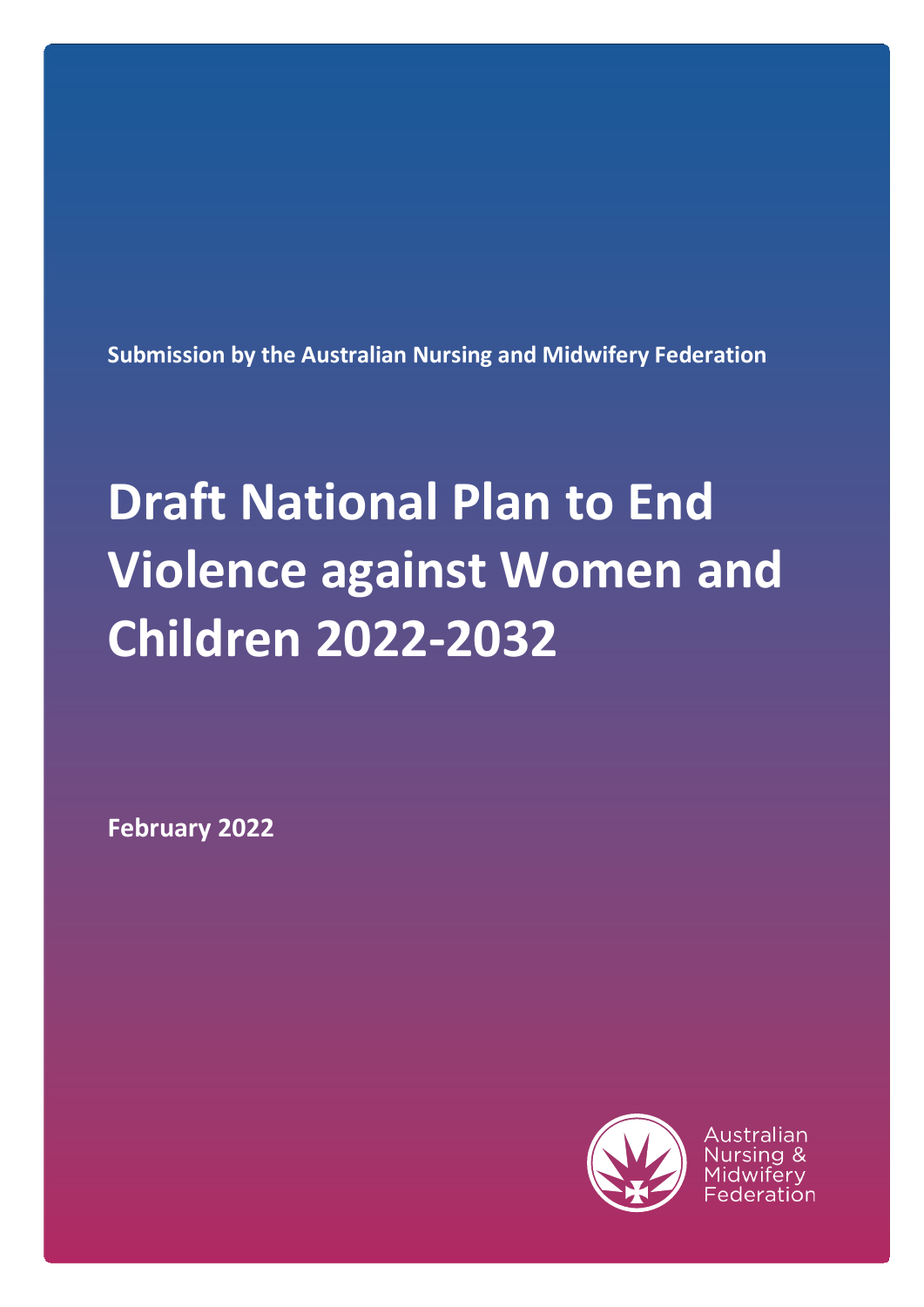

Australian Nursing and Midwifery Federation / Draft National Plan to End Violence against Women and Children 2022-2032

**Annie Butler Federal Secretary**

**Lori-Anne Sharp FederalAssistant Secretary**

**Australian Nursing and Midwifery Federation Level 1, 365 Queen Street, Melbourne VIC3000 E: [anmffederal@anmf.org.au](mailto:anmffederal@anmf.org.au) W: [www.anmf.org.au](http://www.anmf.org.au/)**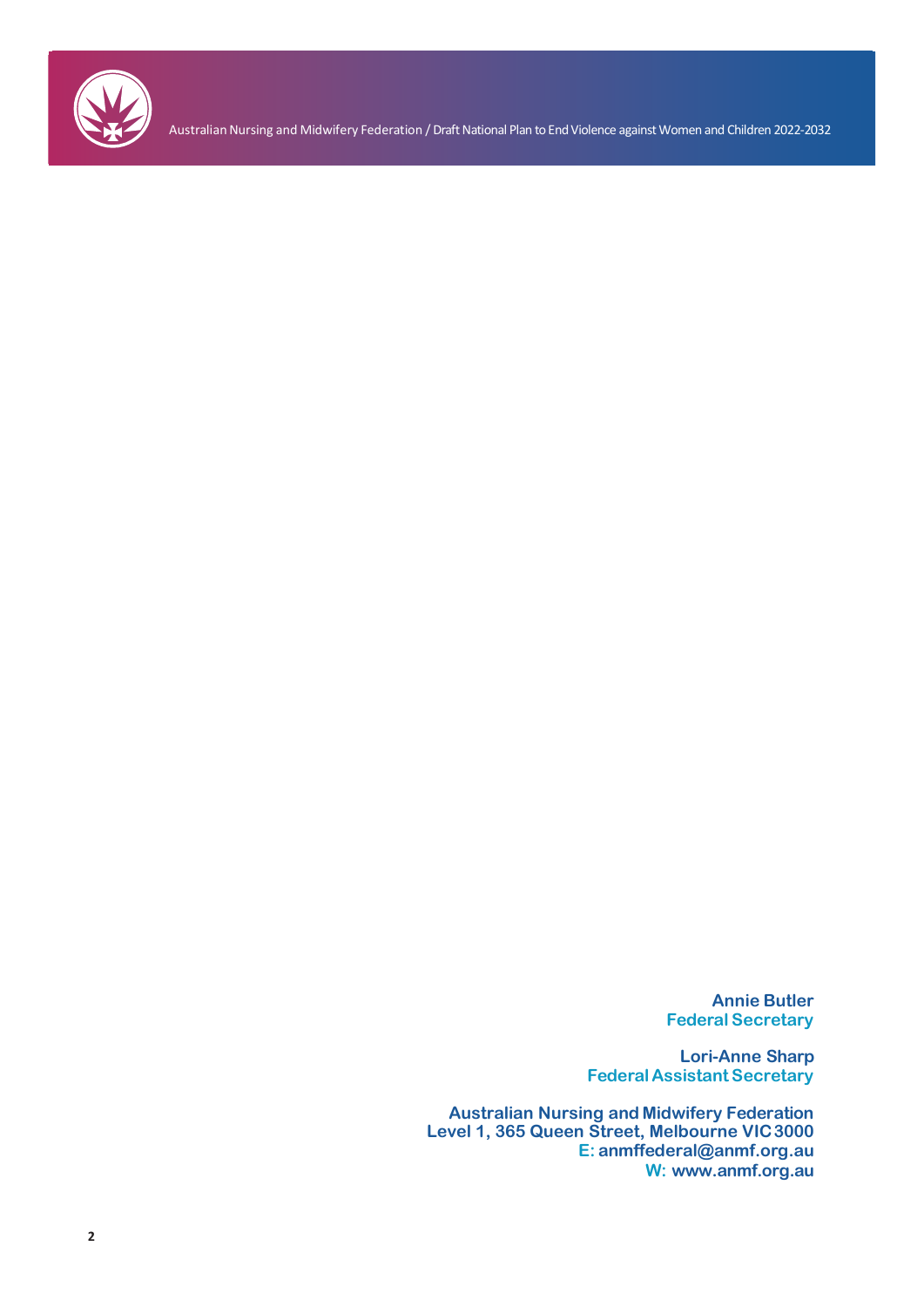

## **Introduction**

- 1. The Australian Nursing and Midwifery Federation (ANMF) is Australia's largest national union and professional nursing and midwifery organisation. In collaboration with the ANMF's eight state and territory branches, we represent the professional, industrial and political interests of more than 310,000 nurses, midwives and care-workers across the country. Approximately 89% of the ANMF's membership are women.
- 2. Our members work in the public and private health, aged care and disability sectors across a wide variety of urban, rural and remote locations. We work with them to improve their ability to deliver safe and best practice care in each and every one of these settings, fulfil their professional goals and achieve a healthy work/life balance.
- 3. Our strong and growing membership and integrated role as both a trade union and professional organisation provides us with a complete understanding of all aspects of the nursing and midwifery professions and see us uniquely placed to defend and advance our professions.
- 4. Through our work with members, we aim to strengthen the contribution of nursing and midwifery to improving Australia's health and aged care systems, and the health of our national and global communities.
- 5. The ANMF thanks the Attorney-General's Department for the opportunity to provide feedback on the Draft National Plan to End Violence against Women and Children 2022-2023 (NAP).
- 6. The ANMF asks that our submission be read in conjunction with that of our peak body, the Australian Council of Trade Unions (ACTU). The ANMF supports the submission of the ACTU and the recommendations set out in the submission.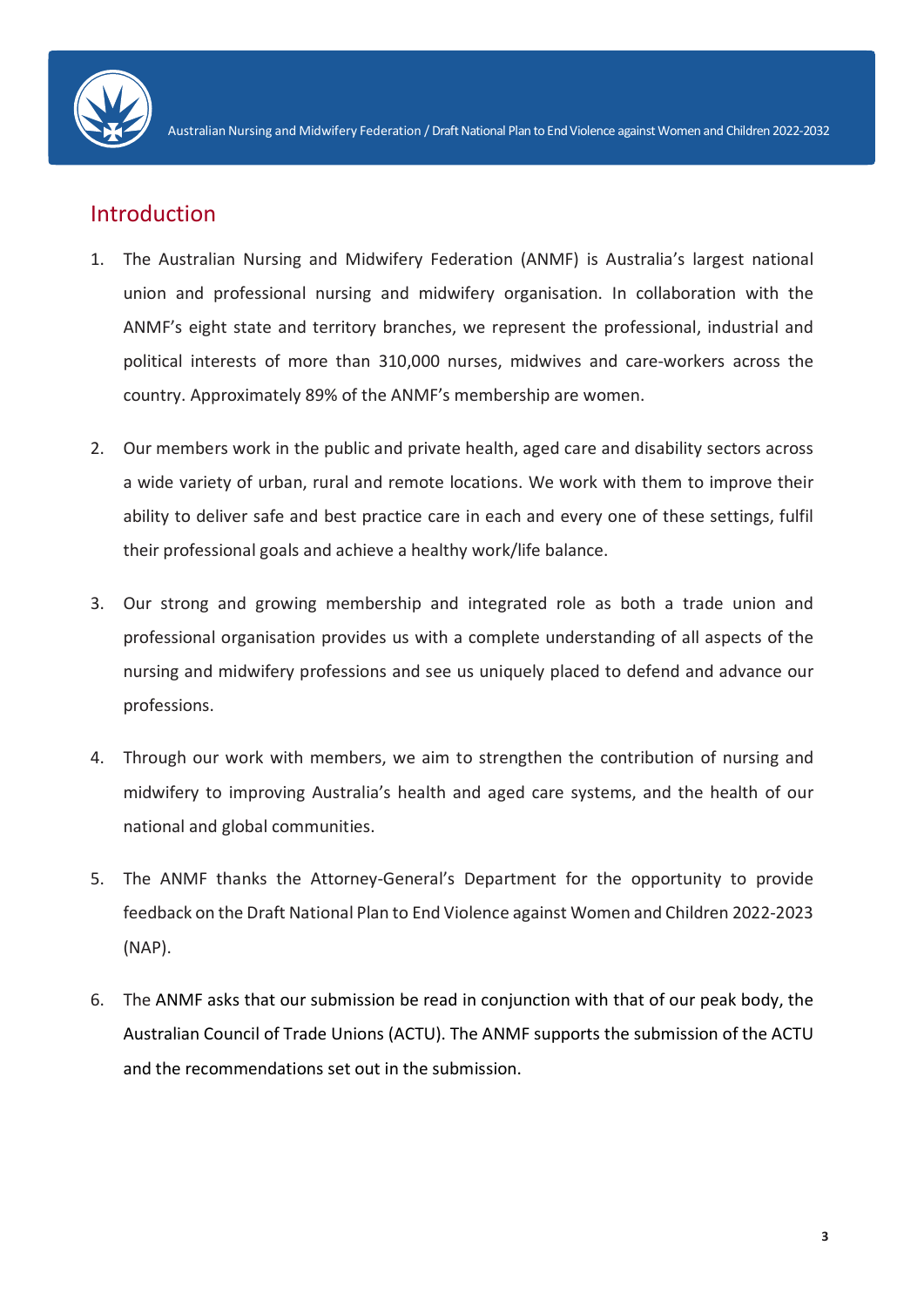

#### **Overview**

- 7. The NAP identifies a lack of gender equality as an underlying determinant of violence against women and children, and that we must have a shared understanding of the problem in order to achieve the goal of ending violence against women and children<sup>[1](#page-3-0)</sup>. The ANMF agrees with the analysis provided in the NAP, in relation to identifying the problem. What the NAP lacks is concrete, measurable actions to address the problem.
- 8. The ANMF considers it is vital that every possible measure be taken to eliminate the risks of sexual and gendered violence in all settings including the workplace. To achieve elimination of sexual and gendered violence there must be systemic change to societal and cultural norms that perpetuate gender inequality and cultural attitudes that condone unacceptable behaviour. These changes must be encouraged and supported by legislative, regulatory and policy reform.
- 9. The ANMF asks that the NAP be rewritten to include the following key actions, that go directly to addressing gender inequality as the underlying cause of violence against women and children:
	- Paid family and domestic violence leave
	- Integration of health and other services that ensures privacy, safety and seamless access to services
	- Flexible and supportive work practices and arrangements
	- Implementation of all 55 of the recommendations of the Respect@Work report
	- Superannuation reform
	- Measures to address insecure and low paid work

<span id="page-3-0"></span> <sup>1</sup> Draft National Plan to End Violence against Women and Children 2022-2032, 10.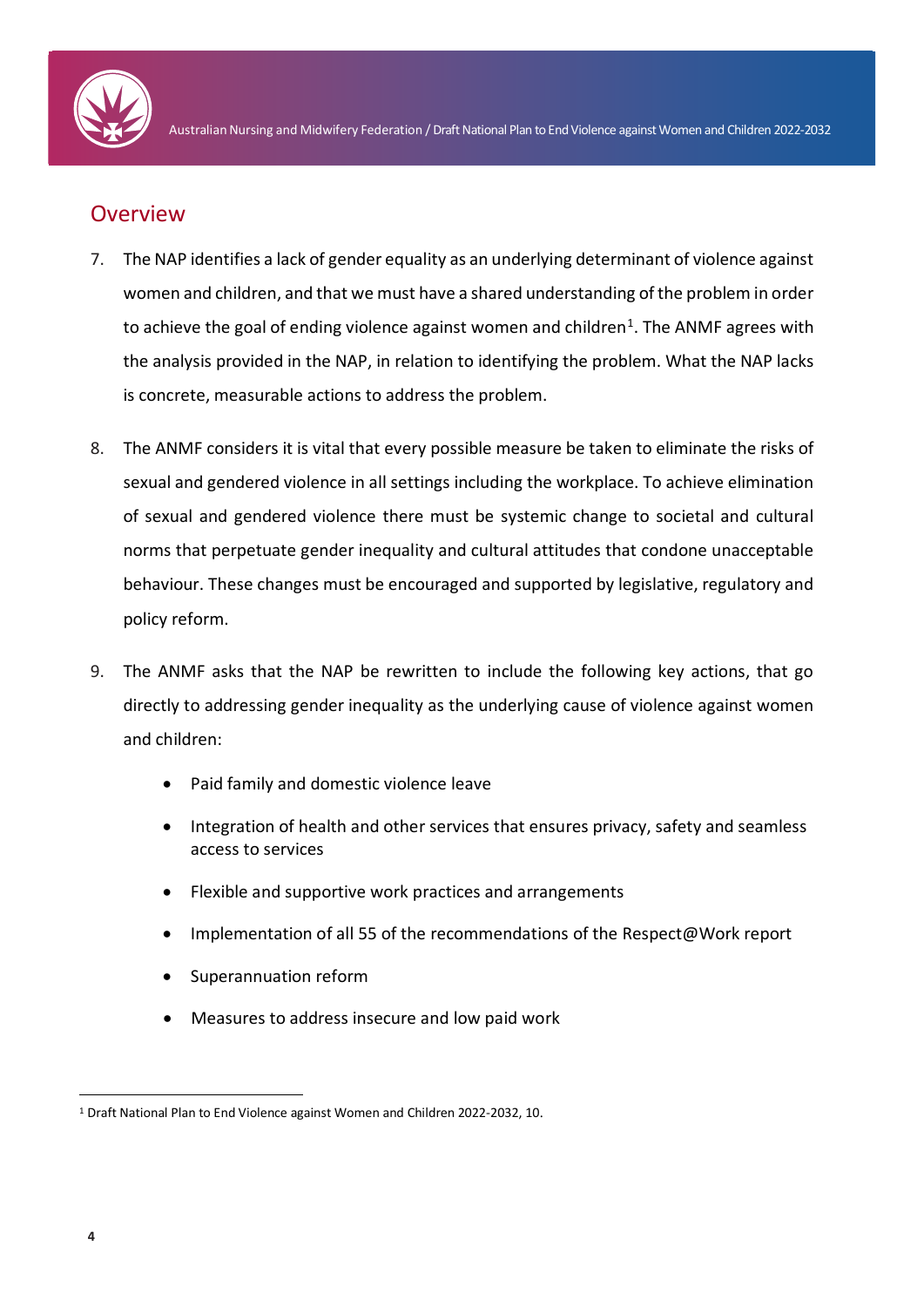

- 10. The ANMF supports the ACTU call for a stand-alone National Plan to end violence against ATSI people. An action plan located as a subset of the NAP does not go far enough to address the complexity of generational trauma caused by colonisation and decades of discriminatory policies and practices in Australia.
- 11. The ANMF supports the ACTU call for the Government to ratify the ILO Convention on Violence and Harassment at Work 2019. This places the commitment to end violence against women and children in a global context and strengthens the framework for instigating measures at all levels of Australian government.
- 12. In addition, the ANMF considers the role of nurses, midwives and care-workers must be recognised more clearly in the NAP. Of particular concern is the absence of any direct acknowledgement of the extent of sexual violence experienced by older people in residential aged care. All nurses, midwives and care-workers should receive ongoing training to have the skills and knowledge to identify, respond to and support people experiencing violence.

#### Impact of sexual and gendered violence on ANMF members

- 13. The ANMF's membership is predominantly female. Overall workforce data shows that 89% of registered nurses, enrolled nurses, nurse practitioners and midwives are women, and this is indicative of the composition of ANMF's membership. ABS Census data for Nursing support and Personal Care Worker and Aged or Disabled Carer  $(2016)^2$  $(2016)^2$  $(2016)^2$  also indicate a predominately female workforce (85% and 80% respectively) working part-time hours.
- 14. Our members are impacted by violence in multiple and sometimes intersecting ways. This can be in their personal lives, or professionally, either as a result of experiencing violence at work, or as professionals responding to disclosures, reports or presentations of violence from the people they care for across a range of settings.

<span id="page-4-0"></span> <sup>2</sup> Department of Education, Skills and Employment, Labour Market Information Portal 3 2016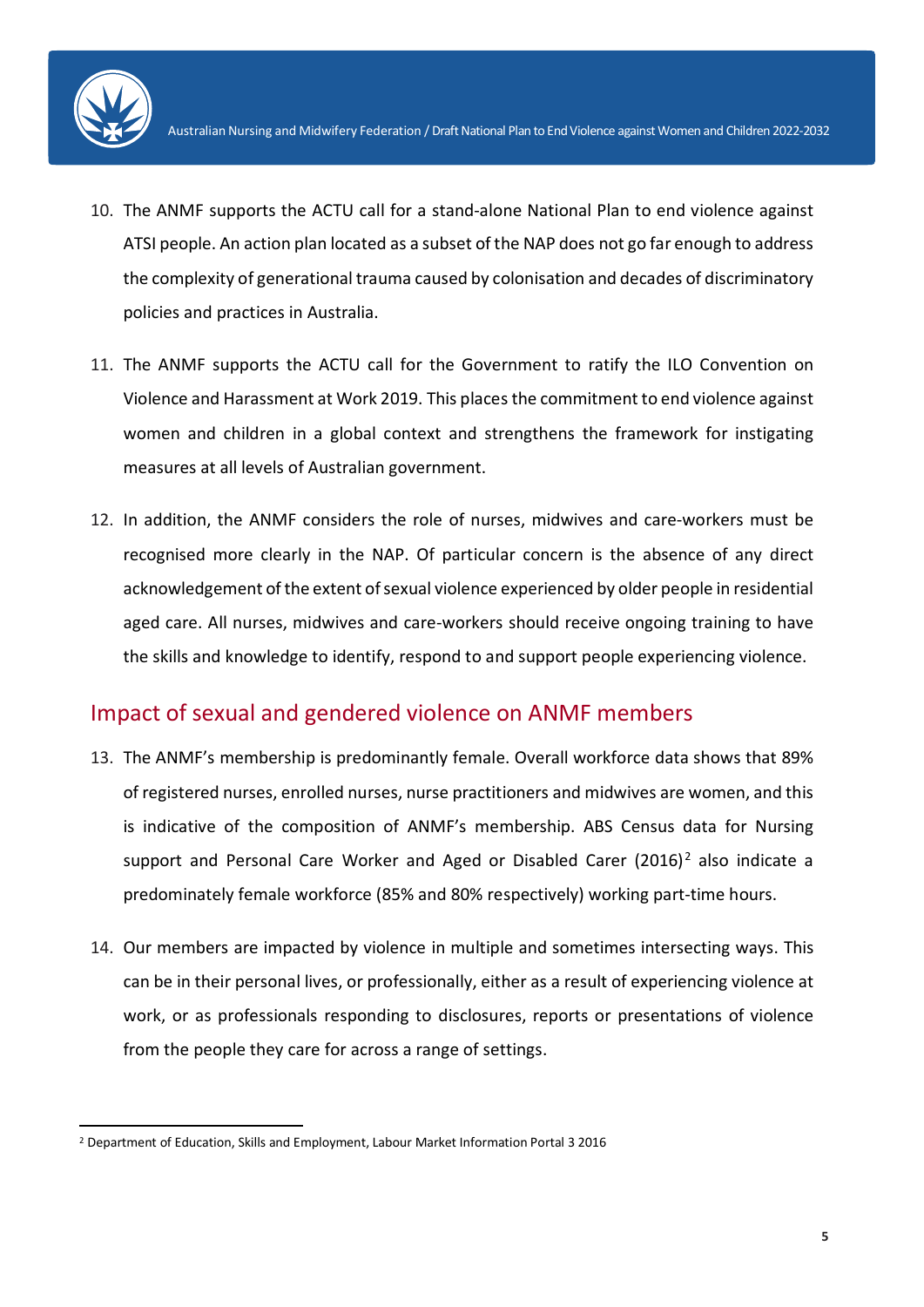

#### Front-line workers- engaged directly in responding to violence

- 15. ANMF members work in a range of settings in which they are engaged to support people who have experienced domestic violence. This includes dedicated community health services, emergency departments and mental health services.
- 16. These services must be integrated and have secure systems of communication to ensure information can be shared safely. The ANMF agrees that it is important that services have secure means of information sharing which minimize the need for recipients of services to have to repeat their stories.
- 17. Services must be accessible and cater for the needs of diverse communities and locations. Services must be equipped to provide safe care for both recipients of care and staff.
- 18. For nurses, midwives and care-workers working at services, education and training must be provided and incorporated into the cost of funding services.
- 19. It is also important to recognize the impact of providing services on staff, there must be adequate time and funding for staff to access mentoring, debriefing and where needed, role variation or rotation to mitigate against stress, burnout and loss of experience in the sector.

# Nurses, midwives and care-workers across all health and aged care settings

20. Nurses, midwives and care-workers have an important role in identifying people who are victims of domestic, family and sexual violence and facilitating their access to assistance and support. This can occur, incidentally to the primary health care role being performed. For example, midwives may receive disclosures of domestic violence in the course of providing ante-natal or post-natal care. This is an important pathway for people experiencing family and domestic violence, or other forms of violence, as it may be an avenue more readily available for victims of violence to come forward and access services, than direct presentation.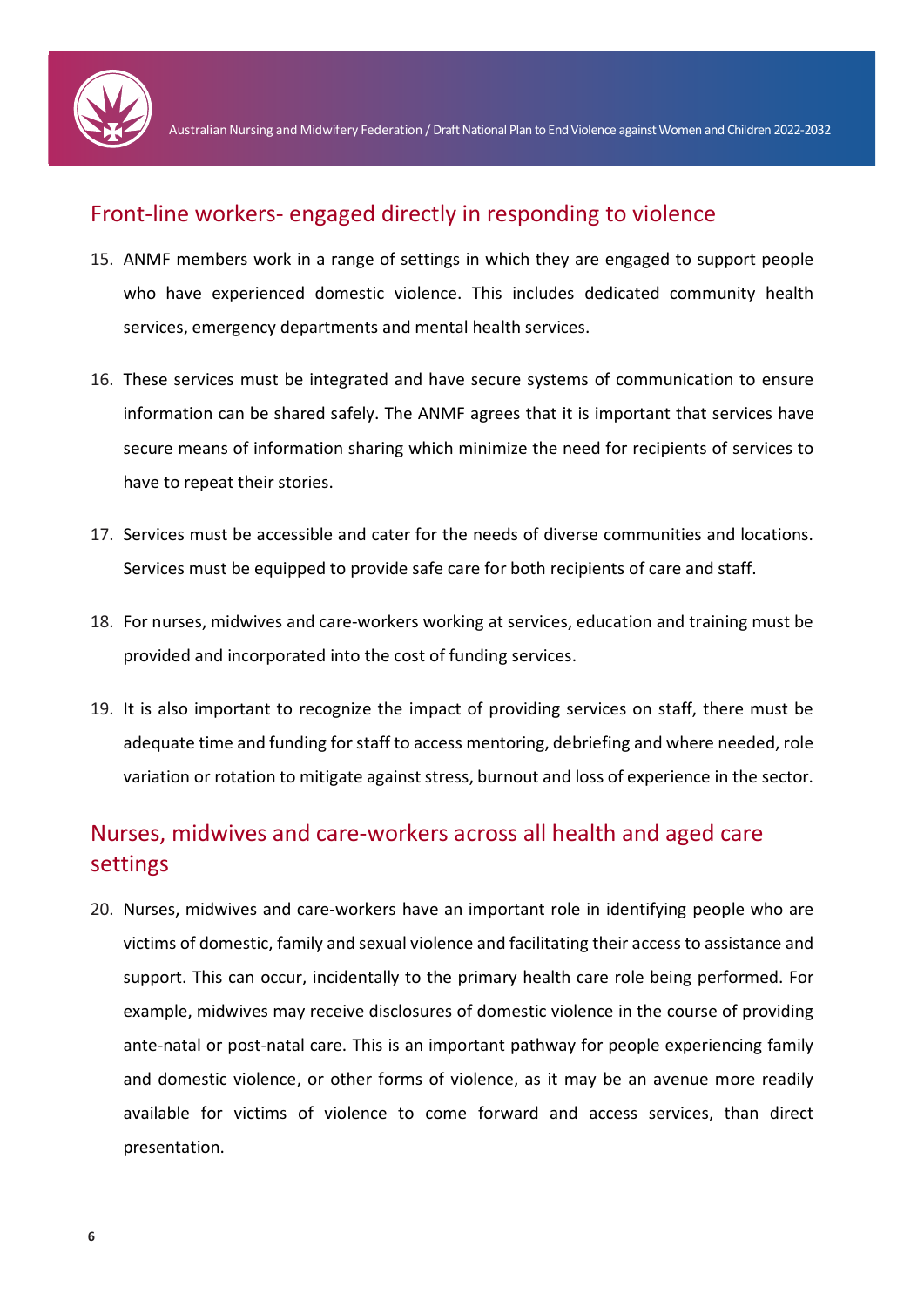

- 21. For this reason, there must be clear pathways of referral and as noted above secure and safe means of information and record sharing.
- 22. All nurses, midwives and carer's need to be adequately trained to have the skills and knowledge to respond to disclosures, or identification of violence, that is presented incidentally. The NAP refers to capacity building in mainstream frontline services, including health services, $3$  but lacks any detail as to what this entails.

## Aged care

- 23. The NAP notes that women over the age of 65 can experience gendered violence, $4$  but does not address how violence impacts frail older people, particularly those in residential care. For older women in residential care, who may have multiple co-morbidities, including dementia, it is not feasible to report incidents of violence, or to access outside supports and services. This vulnerable population is highly dependent on the care provided in the residential facility.
- 24. The incidence of sexual violence in residential aged care must not be overlooked. The Royal Commission into Aged Care Quality and Safety estimated there were 50 sexual assaults per week in residential aged care. This figure may well be an underestimate due to lack of knowledge and training about how to identify and understand non-consensual sexual activity perpetrated by and or against people with dementia or other cognitive impairment.<sup>[5](#page-6-2)</sup>
- 25. Specialist training in relation to understanding, responding to and reporting sexual violence in aged care is required at all levels of industry. Prevention of violence in residential aged care should be prioritized through the work of the Aged Care Quality and Safety Commission.

<span id="page-6-0"></span> <sup>3</sup> NAP 34.

<span id="page-6-1"></span><sup>4</sup> NAP 13.

<span id="page-6-2"></span><sup>5</sup> A Grossi, D Smith, M Wright and J Ibrahim, 'Sexual violence in aged care' (Journal of Dementia Care, posted 21 January 2022) [<Sexual violence in aged care -](https://journalofdementiacare.com/sexual-violence-in-aged-care/) Australian Journal of Dementia Care>.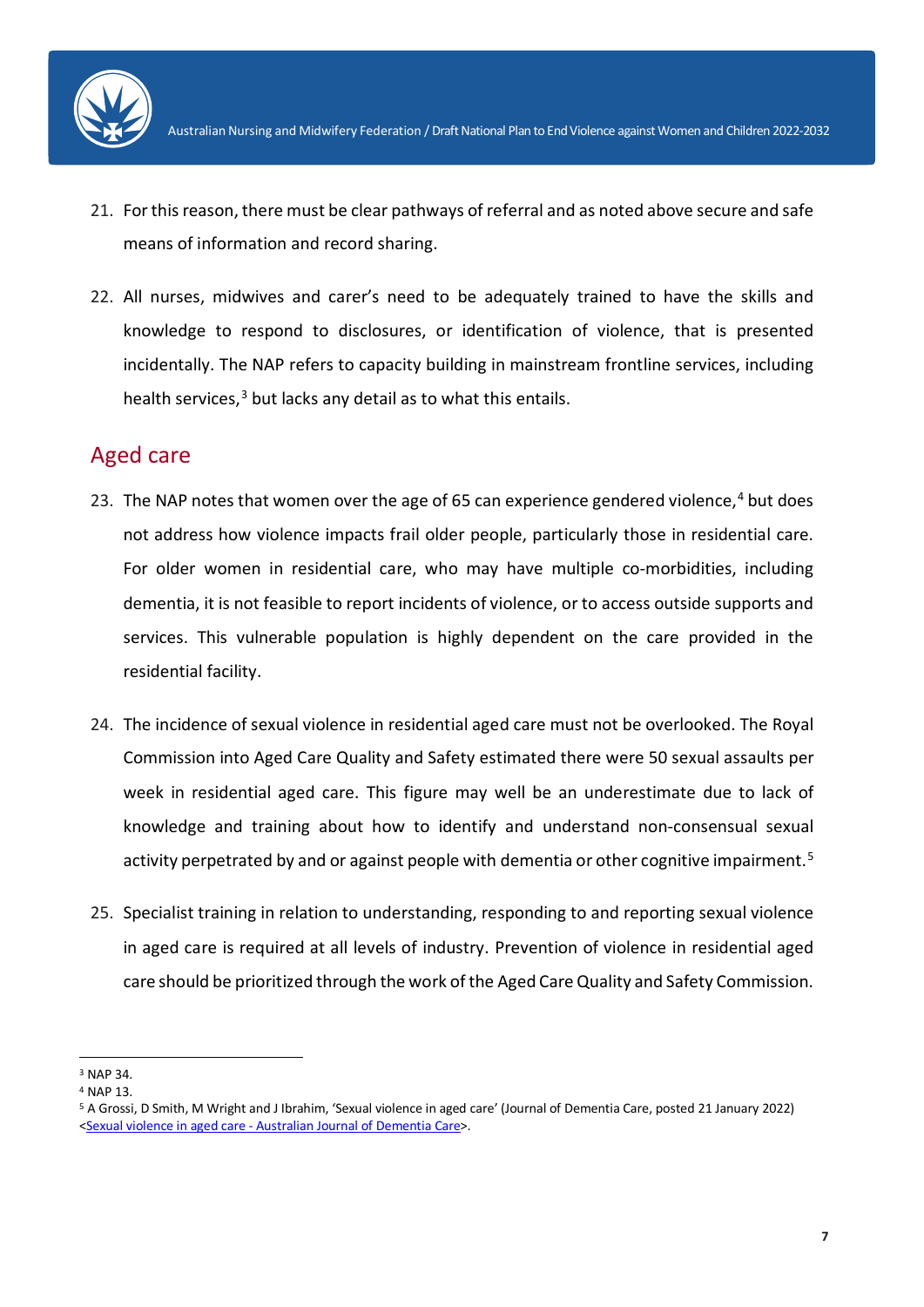

26. The provision of adequate staffing levels and skills mix in residential aged care, is also a foundational requirement to ensure the safety and human rights of residents.

#### Nurses, midwives and care-workers experiencing violence

- 27. A study published in 2018,<sup>[6](#page-7-0)</sup> found health professionals experienced higher levels of family and domestic violence than average prevalence across the Australian community.<sup>[7](#page-7-1)</sup> The study surveyed health professionals, 67.5% of whom were nurses and midwives, and found that 'intimate partner and family violence, including sexual assault, are frequent traumas in the lives of participating women health professionals.<sup>'[8](#page-7-2)</sup> It found over one in 10 women health professionals had felt fear of their partner, or experienced physical, emotional and/or sexual violence from them during the previous 12 months.<sup>[9](#page-7-3)</sup>
- 28. Nurses, midwives and care-workers spend a large amount of their time in the workplace. Their role usually cannot be performed anywhere else. The ANMF believes that employers have an important role to play in helping to assist workers who are suffering from domestic, family and sexual violence. These include:
	- a. Employers develop supportive and non-judgemental environments in which workers feel safe to discuss any domestic and family violence issues they may be facing.
	- b. Employers should develop guidelines and protocols which detail the appropriate action to be taken in the event that an employee reports domestic and family violence.

<span id="page-7-0"></span> <sup>6</sup> McLindon, E., Humphreys, C. & Hegarty, K. "It happens to clinicians too": an Australian prevalence study of intimate partner and family violence against health professionals. *BMC Women's Health* **18,** 113 (2018). https://doi.org/10.1186/s12905-018-0588-y <sup>7</sup> Ibid 5.

<span id="page-7-2"></span><span id="page-7-1"></span><sup>8</sup> Ibid 5.

<span id="page-7-3"></span> $9$  Ibid 5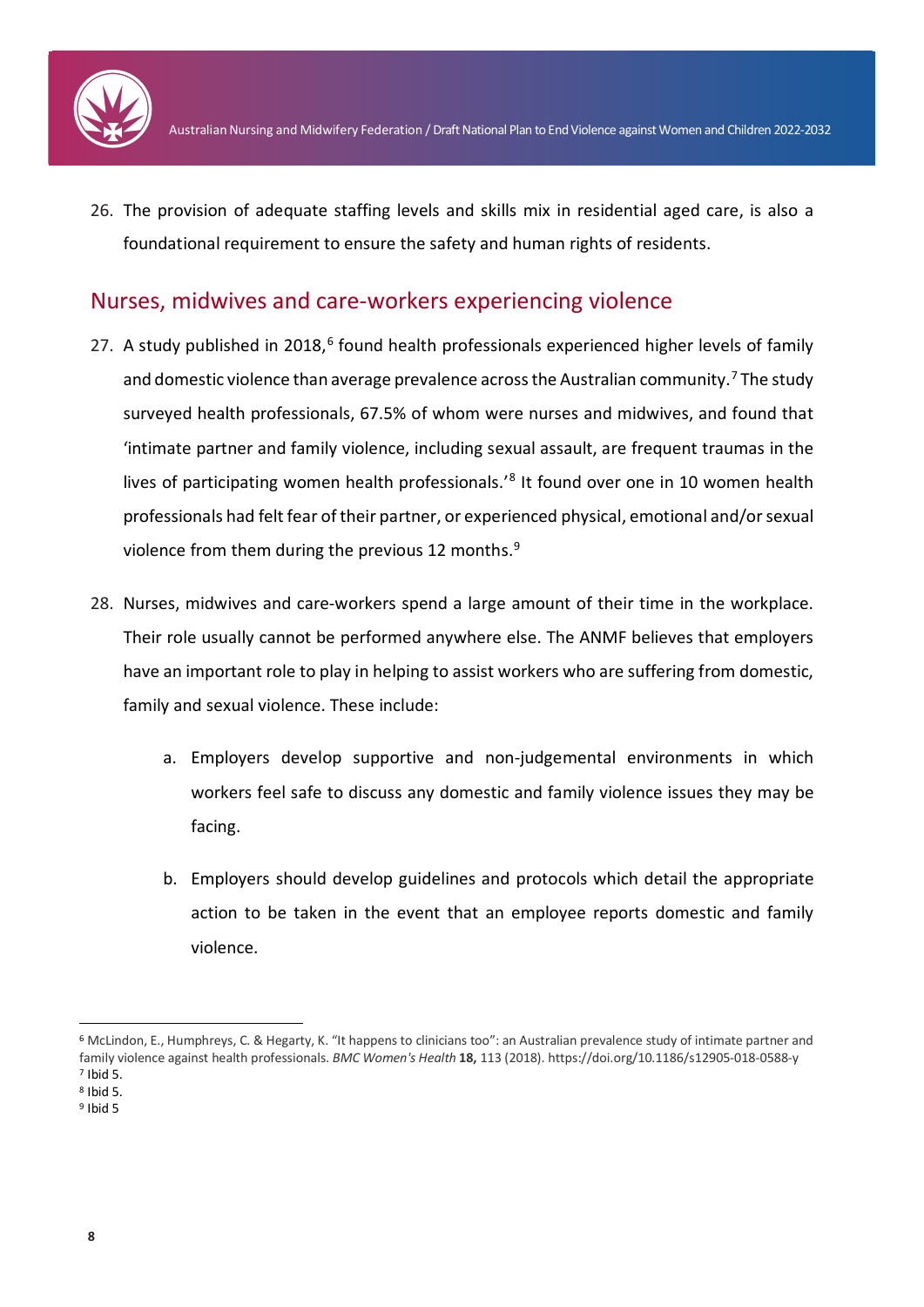

- c. Employers should educate, train and instruct staff on the guidelines and protocols which detail the appropriate action to be taken in the event that an employee domestic and family violence.
- d. Employers and responsible line management must maintain confidentiality at all times in relation to any report of domestic and family violence by an employee. Confidentiality is the key to those experiencing domestic and family violence having the confidence to seek support in the workplace.
- e. Comprehensive training should be provided to all managers and human resource advisers on how to implement the protocols/guidelines and maintain confidentiality at all times.
- f. Employees should be provided with up to 20 days of paid family and domestic violence leave per year in addition to all other leave.
- g. A worker who supports a person experiencing domestic and family violence should be entitled to access paid domestic and family violence leave in order to accompany the person to legal appointments, to court, to receive health care, to assist with relocation or other safety arrangements, or to assist with childcare.
- h. In order to provide support to a worker experiencing domestic and family violence, and to provide a safe work environment to all employees, employers should approve any reasonable request from an employee experiencing domestic and family violence for:
	- i. changes to their span of hours and/or shift patterns;
	- ii. job redesign or changes to duties;
	- iii. relocation to suitable employment within the workplace;
	- iv. a change to their telephone number or email address to avoid harassing contact;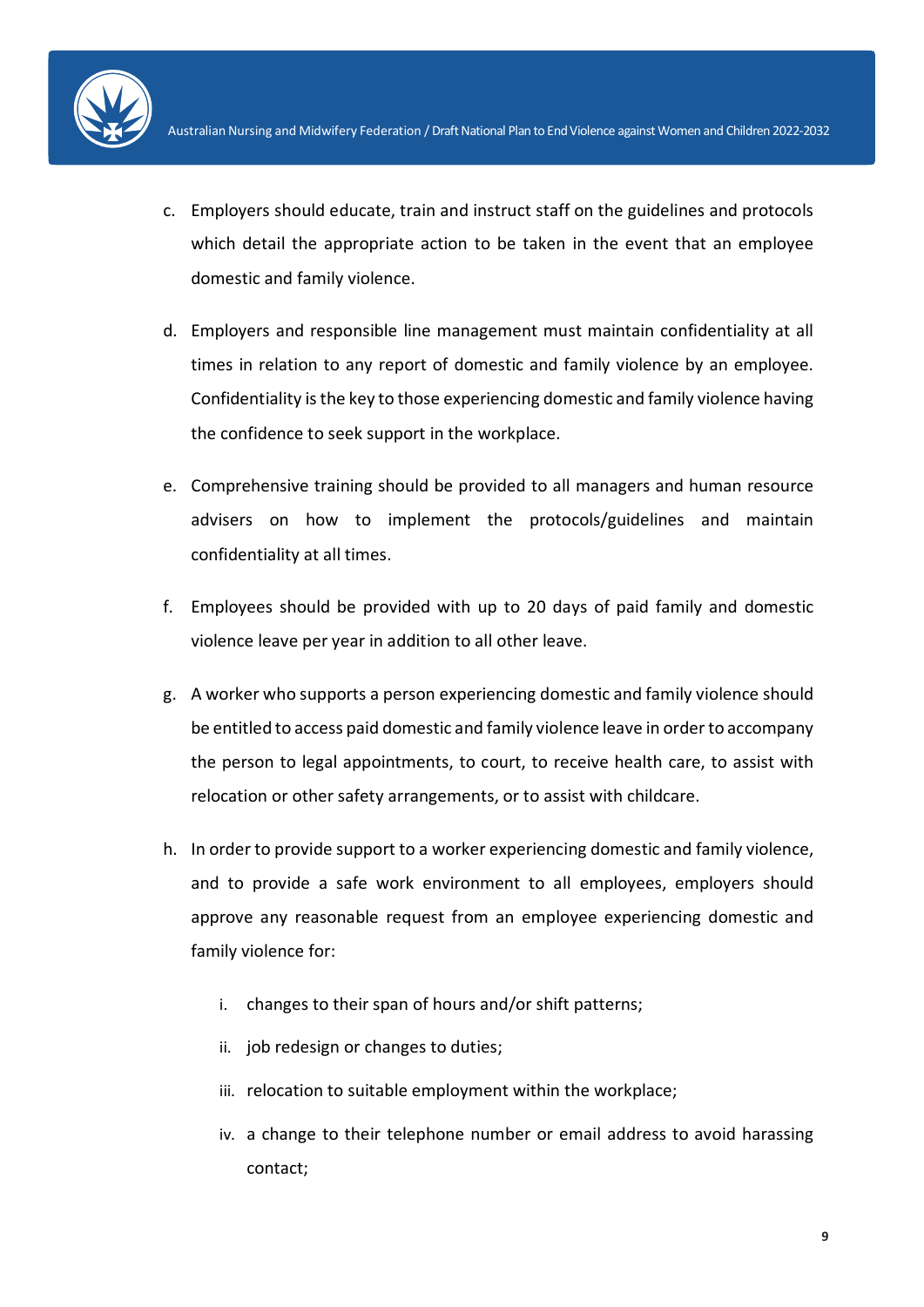

- v. any other appropriate measure including those available under existing provisions for family friendly and flexible work arrangements;
- vi. provision of appropriate security measures to prevent harassment or intrusion into the health and aged care facility;
- vii. A nurse, midwife or carer who is experiencing family or domestic violence must be supported at work as outlined above. The provision of 20 days paid family and domestic violence leave as a legislated or award based minimum requirement is the highest priority.
- 29. In addition, employers and regulators must recognize that health professionals who are providing support to victims of violence in their clinical practice or as part of their role may also be experiencing violence themselves.

## Violence at work

- 30. The National Plan does not deal adequately with violence and sexual harassment that occurs in the workplace. Violence against nurses, midwives and care-workers, in the workplace, perpetrated by patients and visitors to workplaces is a significant problem.
- 31. In 2018, the NSW Nurses and Midwives' Association collaborated with Dr Jacqui Pich of University of Technology Sydney to conduct an extensive survey of nurses and midwives in NSW looking at their exposure to patient related violence and aggression.<sup>[10](#page-9-0)</sup> The survey asked about all forms of violence, including sexual harassment as experienced by nurses and midwives from patients, relatives and visitors to health services. It did not look at violence between colleagues at work.

<span id="page-9-0"></span> <sup>10</sup> Jacqui Pich, Christopher Oldmeadow and Matthew Clapham 'Violence in Nursing and Midwifery in NSW: Study Report'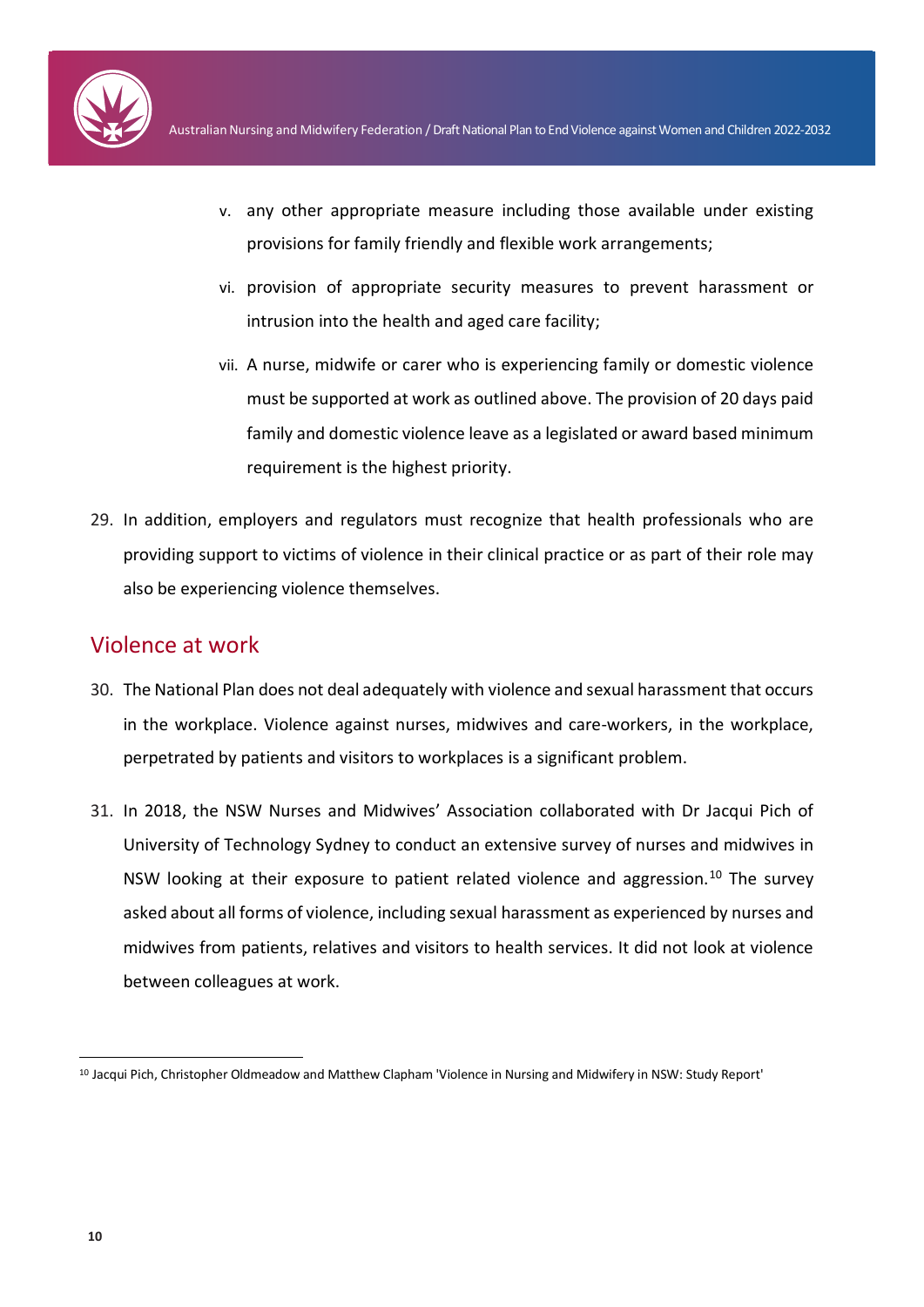

32. The survey attracted responses from 3,416 participants, working in nursing and midwifery including areas of medical, surgical, mental health and aged care across the public sector (78%), private sector (16%) and not for profits (7%). Reflective of gender representation in the industry, 87% of respondents were women. Of the total number of participants surveyed, 47% reported experiencing an episode of violence in the previous week and 80% in the 6 months prior to completing the survey. The report looked at the type of violence experienced in the previous 6 months. Verbal or nonphysical violence was the most common type of violence reported, with 76% of participants experiencing an episode. Of those participants who had experienced verbal or non-physical violence, 25% had experienced sexually inappropriate behaviour. Nearly 25% of participants reported physical abuse/violence in the previous 6 months. Of those participants 13% experienced inappropriate sexual conduct and 2% - or 35 individuals - had experienced sexual assault.

#### Impact of violence

- 33. The Pich report examines the consequences of episodes of violence. 28% of participants reported they had suffered a physical or psychological injury as a result of an episode of violence.
- 34. Nearly a third of those sought medical attention and over a third took time off work ranging from the remainder of a shift to over a year. Some participants elaborated by saying they ended up resigning, were forced into retirement or took random days off when too distressed to work. The impact of violence can be highly detrimental to the working lives of nurses and midwives in terms of time away from work. Absence from work also impacts on colleagues, management of services and care of patients and health care recipients.
- 35. The Pich report also identifies the emotional consequences of experiencing violence at work. These can range from long term psychological harm to feelings of unhappiness, powerlessness, fear, anxiety, shame and guilt.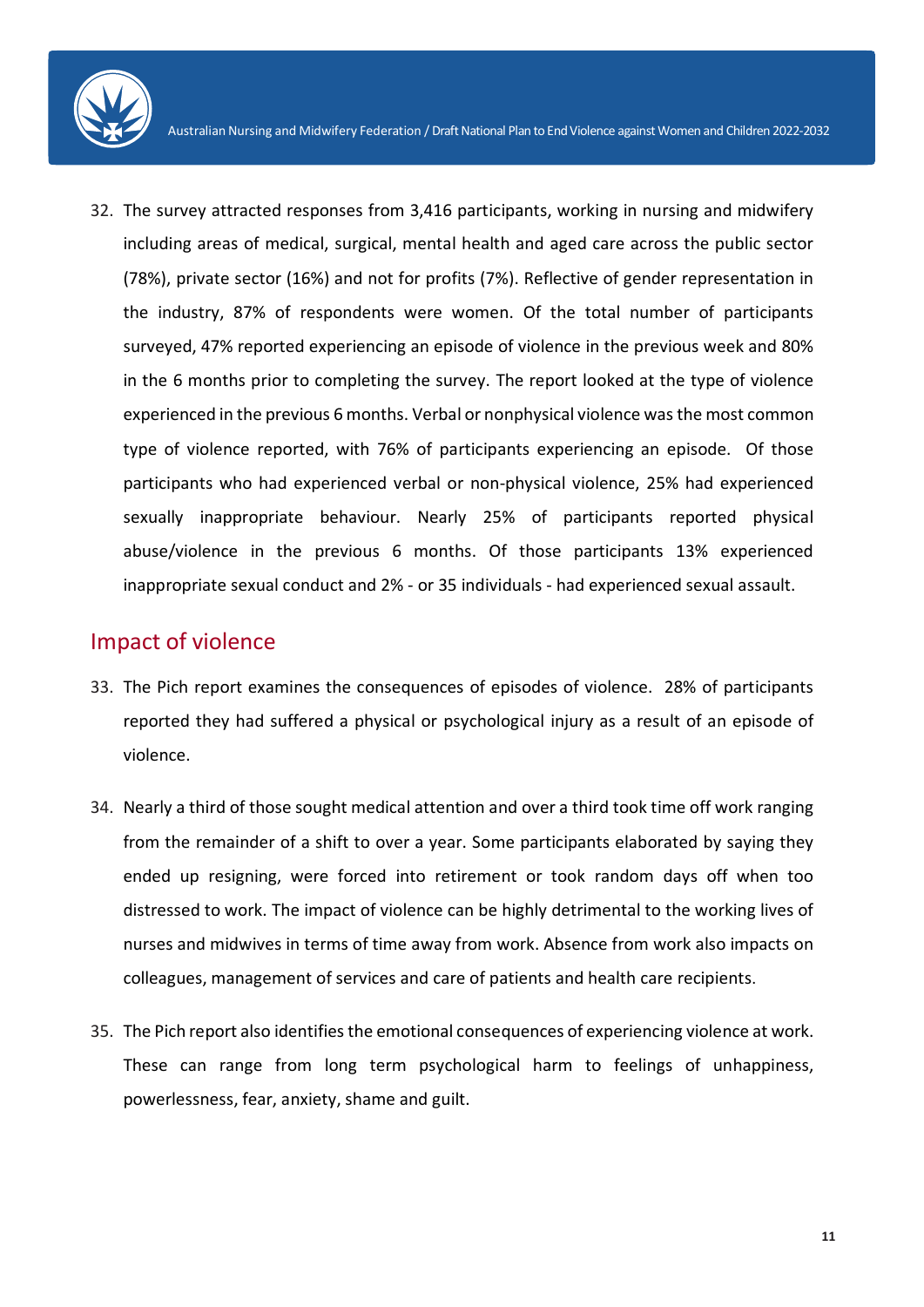- 36. Participants reported a range of ongoing emotional responses following an episode of violence, some of which indicated negative coping strategies, for example "increase in use of alcohol or other substances/medications". A number of the responses were long-term in nature, including those linked to Post Traumatic Stress Disorder (PTSD), for example "weight loss/gain", "nightmares and flashbacks" and "altered sleep patterns". PTSD itself was selected as a response by 8% of participants. In addition, some responses impacted the nursing practice of participants, for example "withdrawal from people/situations" and "fear/anxiety re future episodes."
- 37. The report identifies that in addition to the impact on the individual there is a clinically adverse outcome for health care recipients as well. Participants reported a withdrawal not only from an offending individual but were more likely to experience a lack of empathy for patients generally. A loss of ability to empathise and interact with patients is detrimental to the overall ability to provide care. With reference to other studies, Dr Pich concludes that nurse 'burn out' leads to a lack of joy in providing care and spending less time with patients whom they perceive as abusive. 'Thus the negative effects of patient related violence extend to the workplace and can lead to difficulties with the recruitment and retention of nurses, decreased productivity and efficiency, increased absenteeism and fewer resources for nurses'.
- 38. There is a cost flow on to the recruitment and retention of nurses and workers compensation claims.
- 39. The National Plan must address workplace violence. In a health setting, this is a significant workplace health and safety issue, and is too often normalised as being a part of the job. This is unacceptable. Implementation of all of the recommendations of the Respect@work report must be undertaken without delay.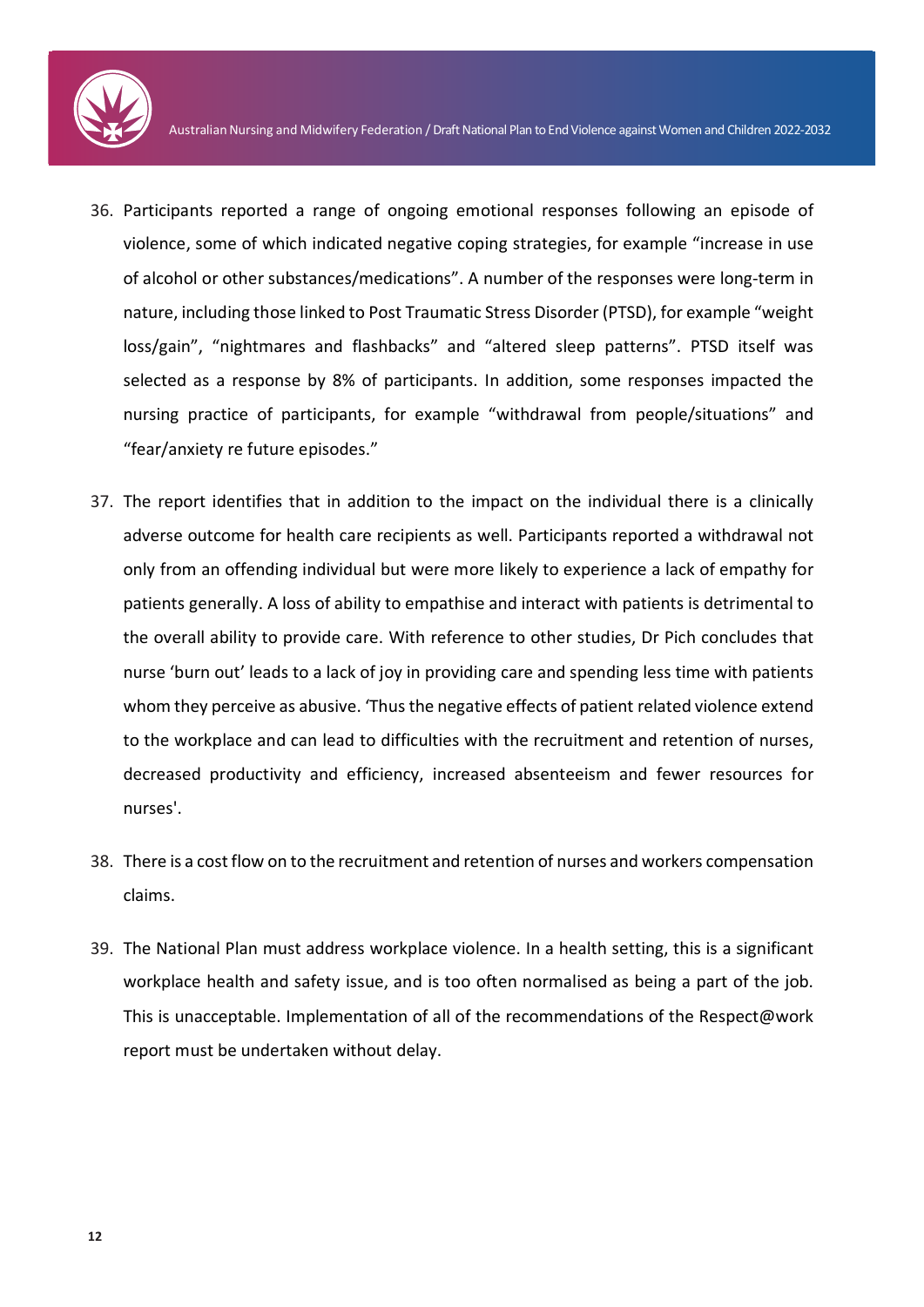

- 40. Adequate staffing levels, including mandated staffing levels in aged care are not only necessary for delivering safe and quality care, they also protect staff from the risk of experiencing violence at work. Standards to improve workplace design and implementing psychosocial regulation and standards are also important and pressing steps to improve safety at work.
- 41. The National Plan should address these issues and set measurable indicators for implementing safety at work actions.

## Superannuation and housing

- 42. Secure retirement income, is essential to provide women with secure housing and sufficient income to live comfortably in retirement. This security is part of ensuring that women have the capacity to leave violent relationships. To increase the ability of women to enter retirement with secure income, the ANMF considers the NAP should include as actions a range of measures that ensure women have adequate superannuation on retirement. These include:
	- Super on paid and unpaid parental leave to reduce the financial impact of child rearing years on women and reduce the risk of poverty later in life;
	- Universality of super payable on every dollar earned;
	- Increase the superannuation guarantee to 15% without any further delay;
	- Establish more rigorous protections against perpetrators using coercive control to access women's super funds;
	- Enabling low superannuation balances to be increased with incentives and appropriate tax concessions via an accumulation pathway.
- 43. Secure housing is also an essential component in providing women and children with accommodation when leaving a violent relationship and reducing vulnerability to entering or remaining in abusive relationships. The NAP recognises this, but provides no detail or plan as to how this would be achieved. $11$

<span id="page-12-0"></span> <sup>11</sup> NAP 39.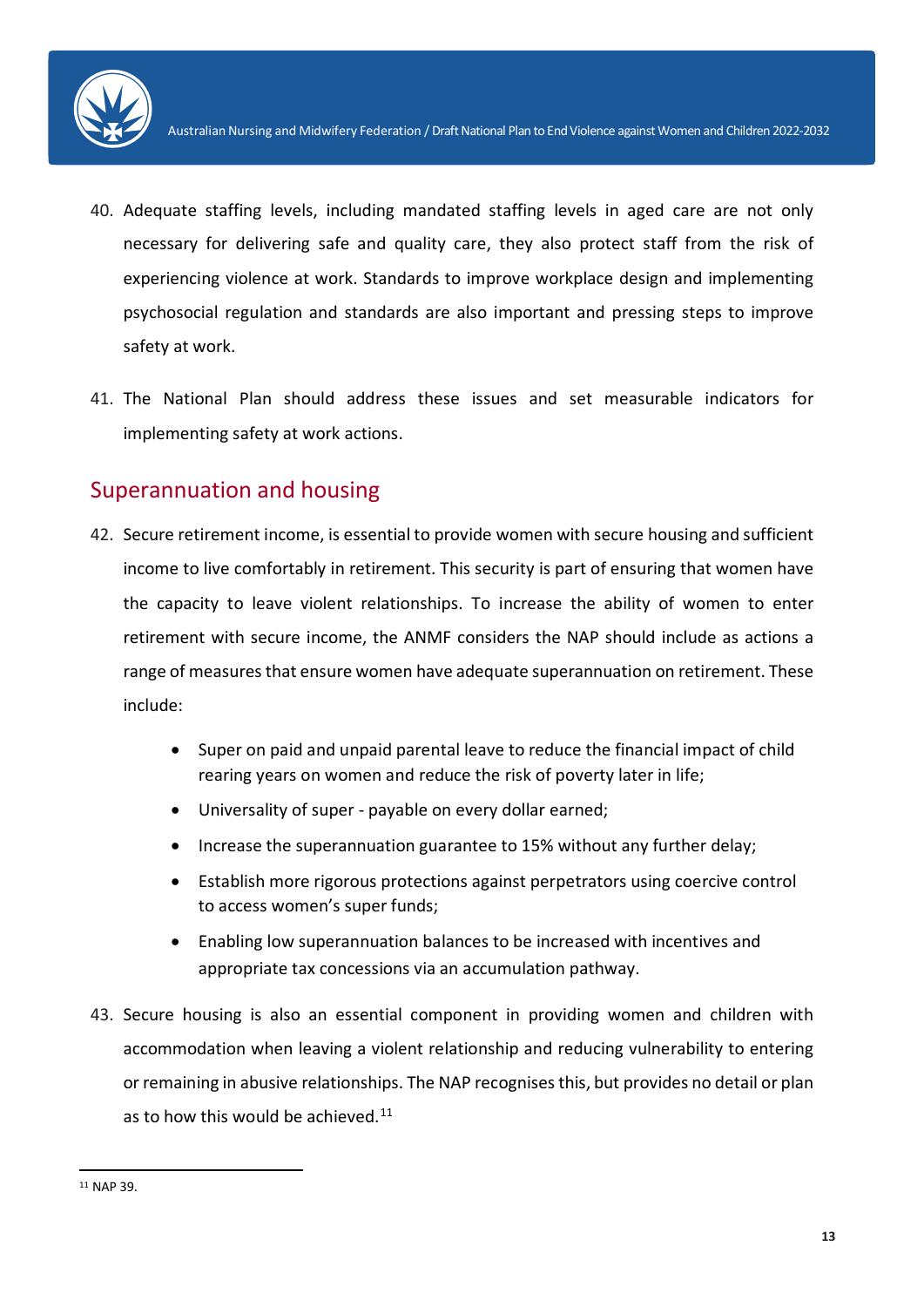

## Gender inequality

- 44. The ANMF has long recognised that health, housing, access to services and women's economic independence have a tremendous impact on the ability of women to escape domestic violence. Women's economic independence is one of the outcomes of gender equality. The NAP does little to address the reasons women struggle to achieve economic independence.
- 45. During women's working lives, the financial disadvantage resulting from low paid and insecure work persists. To genuinely seek to end violence against women and children is to also seek to address the many factors that contribute to low paid and insecure work, which is predominantly performed by women. This is in part because of how care and service work is perceived and remunerated as women's work, and therefore of lesser value. This entrenches both how women's work is viewed in society- that is of lesser value, and in real terms, makes it harder for women to leave violent relationships, access support and rebuild the lives of themselves and their children.
- 46. There are many actions that could be taken and included in the NAP to address gender based economic inequality. These include:
	- Increasing minimum wages in low paid sectors which are female dominated- such as aged care, child care and disability, retail and hospitality.
	- Improved paid parental leave
	- Universal access to quality early childhood education
	- Reform of the Fair Work Act to allow sector bargaining, particularly in the care and service industries
	- Measures to limit the use of low or zero hour contracts- including provision of ongoing rather than short term funding to the care services sector
	- Measures to promote secure, ongoing employment ahead of casual or contract work.